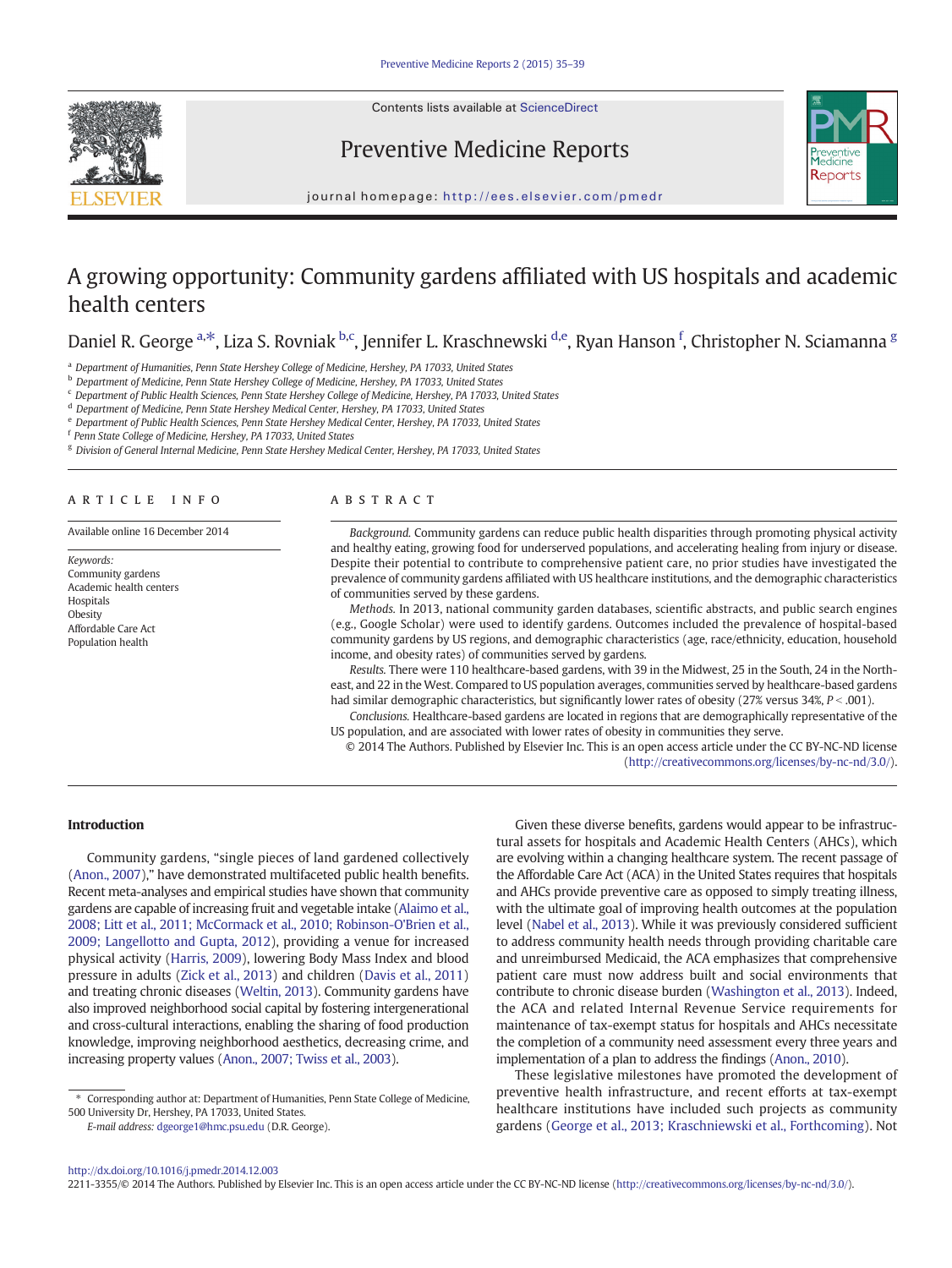<span id="page-1-0"></span>only do these "local foods" initiatives have potential to make fruits and vegetables more accessible for community members and patients – including low-income populations, and those at-risk for chronic disease – they also offer personal/professional growth opportunities for employees and students. Health professionals and trainees are provided new venues for research and grant-writing [\(Ahonen et al.,](#page-3-0) [2012](#page-3-0)) and new opportunities emerge to provide preventive health care [\(Korenstein et al., 2013; George et al., 2013\)](#page-3-0), for instance through programs such as Prescription Produce [\(Anon., 2010](#page-3-0)), in which physicians write scripts redeemable for free fruits and vegetables for at-risk patients.

Despite the potential benefits of community gardens associated with hospitals and AHCs, no prior studies have documented the prevalence of these gardens in the US or the demographic characteristics of communities they serve. We therefore investigated the prevalence, regional distribution, and demographic characteristics of communities served by gardens operating in partnership with hospitals and AHCs.

# Methods

Our search strategy was developed in collaboration with a library and information science specialist, and included three approaches. First, in November 2013, three national databases – (1) the American Community Garden Association database [\(http://acga.localharvest.org/\)](http://acga.localharvest.org/), (2) the Public Gardens Locator provided by the National Gardening Association and the American Public Gardens Association ([http://](http://www.garden.org/public_gardens/index.php) [www.garden.org/public\\_gardens/index.php\)](http://www.garden.org/public_gardens/index.php), and (3) the Therapeutic Landscapes Network ([http://www.healinglandscapes.org/gardens/](http://www.healinglandscapes.org/gardens/map.html) [map.html\)](http://www.healinglandscapes.org/gardens/map.html) – were searched using the terms "hospital," "medical center," "academic health center," "medicine," and "healthcare." Relevant citations were retrieved from Medline/Pubmed using the following combination of terms: gardening (MeSH) OR garden\* (text word) AND the following terms as text words (communit\*, hospital\*, health, medical), limiting the search to publications from  $1/1/2005$  to  $7/31/2014$ . Additional text word searching with "garden\*" AND the following terms as text words (communit\*, hospital\*, health, medical) was performed in CINAHL (Cumulated Index to Nursing and Allied Health Literature) for the same time period. A search of Google and Google Scholar using similar search terms yielded an average of 500 search results, which were evaluated for each separate inquiry until researchers reached saturation (i.e., no new gardens identified).

Gardens were included if hospital or AHC involvement met at least one of the following criteria: donated land for the garden; repurposed existing space on campus; provided grant support, sponsorship, and/or leadership and management resources to gardens located near campus. Gardens that did not offer plots for food production (i.e., therapy, healing, atrium, butterfly, meditation, viewing, or memorial gardens) were excluded on the basis that, while these spaces contribute value for patients, families, and employees, they did not meet the abovementioned definition of community gardens as "single pieces of land gardened collectively." Data on the geographic location and healthcare-institute affiliation of gardens was collected.

To examine demographic characteristics of communities served by gardens, we extracted socio-demographic data from the zip codes in which gardens were based using 2010 US Census data ([http://](http://quickfacts.census.gov/qfd/index.html) [quickfacts.census.gov/qfd/index.html\)](http://quickfacts.census.gov/qfd/index.html). To examine obesity rates of communities served by gardens, we used health indicator data from the Robert Wood Johnson County Health Rankings & Roadmaps database [\(http://www.countyhealthrankings.org/](http://www.countyhealthrankings.org/)). To determine if existing gardens are using online social media resources to augment in-person communication we also investigated if gardens had a presence on Facebook or Twitter.

## Data analyses

Descriptive statistics were computed to summarize prevalence of gardens by region, and to evaluate the availability of social media-



**Legend:** In 2013, national community garden and other databases were used to identify healthcare-based gardens in the US. Each dot represents a garden.

Fig. 1. Geographic dispersion of communities served by gardens associated with US healthcare institutions. In 2013, national community garden and other databases were used to identify healthcare-based gardens in the US. Each dot represents a garden.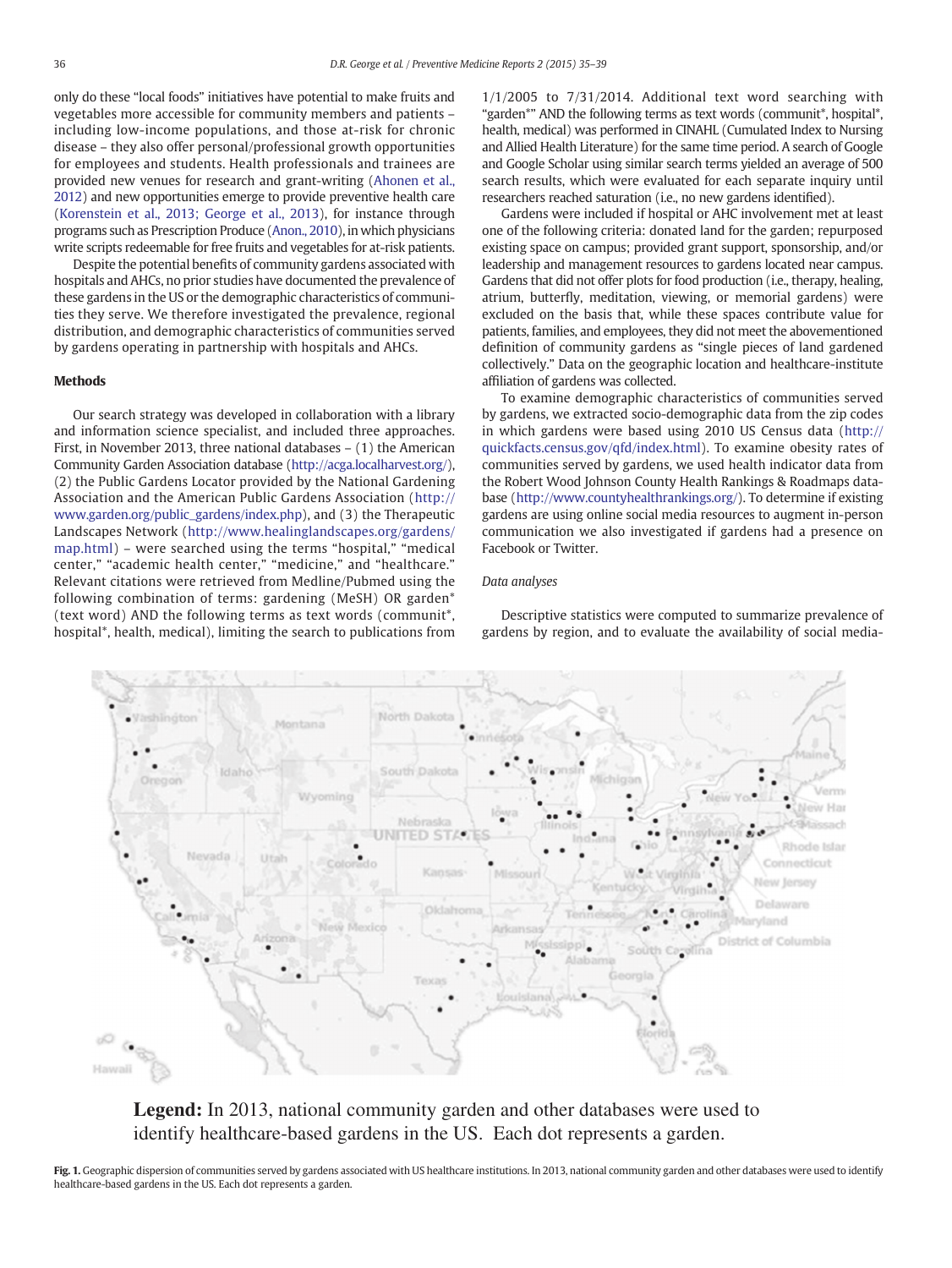

**Legend.** In 2013,915 gardens were identified, with 110 meeting study inclusion criteria. Of those, 37 were identified via the three national gardening databases, and the remaining 73 were identified via Google/Google Scholar searches.

Fig. 2. Flowchart for selection of eligible healthcare-based community gardens. In 2013, 915 gardens were identified, with 110 meeting study inclusion criteria. Of these, 37 were identified via the three national gardening databases, and the remaining 73 were identified via Google/Google Scholar searches.

based (Facebook and Twitter) communication by gardens. One-sample t-tests were used to compare demographic characteristics of communities served by gardens to values from US census data and county health rankings. Statistical significance was set at a two-sided  $P < 0.05$ . Analyses were conducted with SPSS, version 21.0.

# Results

In total, 915 gardens were identified, with 110 meeting study inclusion criteria (see [Figs. 1 and 2\)](#page-1-0). Of those, 37 were identified via the three national gardening databases, and the remaining 73 were identified via Google search. No additional gardens were identified through Medline/Pubmed or CINAHL.

Regionally, there were 39 gardens in the Midwest, 25 in the South, 24 in the Northeast, and 22 in the West. States with the most gardens included New York (12), California (12), Illinois (10), and Wisconsin (9). Most gardens were located in urban settings, and approximately half (48%) had a social media presence on either Facebook or Twitter. Demographically, communities served by healthcare-based gardens were similar to the overall US population. However, compared to the US population, communities served by gardens demonstrated significantly lower rates of obesity (Table 1).

# Discussion

To our knowledge, this is the first study to investigate the prevalence of community gardens affiliated with healthcare institutions and the demographic characteristics of communities served by these gardens. Our multi-database and web search identified 110 food-producing community gardens affiliated with hospitals and AHCs [\(George et al.,](#page-3-0)

## Table 1

Socio-demographic characteristics of communities served by hospital and Academic Health Center gardens, by region and in-total, as compared to the United States.

| Socio-demographic characteristics | Region             |                  |                |               |                        | <b>USA</b> |         |
|-----------------------------------|--------------------|------------------|----------------|---------------|------------------------|------------|---------|
|                                   | Northeast $n = 24$ | Midwest $n = 39$ | South $n = 25$ | West $n = 22$ | Garden total $n = 110$ |            |         |
| Adult obesity (%)                 | 24.2               | 28.9             | 29.4           | 24            | 27                     | 34.9       | < 0.001 |
| High school or higher (%)         | 86.9               | 89.2             | 83.7           | 84.9          | 86.6                   | 85.7       | .11     |
| Bachelor degree or higher (%)     | 36.6               | 27.1             | 27.6           | 29.3          | 29.7                   | 28.5       | .21     |
| Hispanic/Latino (%)               | 15.9               | 7.4              | 14.2           | 27.5          | 14.8                   | 16.9       | .15     |
| White (non-Hispanic) (%)          | 64                 | 78.8             | 53.8           | 55.2          | 65.2                   | 63         | .31     |
| 65 years or older (%)             | 14                 | 14.8             | 12.9           | 13.9          | 14                     | 13.7       | .27     |
| Median household income (\$)      | 61.628             | 50.553           | 47.426         | 57.509        | 53.650                 | 53.046     | .62     |

⁎ P-value compares socio-demographic characteristics of the 110 communities served by healthcare-based gardens to average US socio-demographic characteristics based on census data [\(http://quickfacts.census.gov/qfd/index.html](http://www.countyhealthrankings.org/)) and county health-rankings data [\(http://www.countyhealthrankings.org/\)](http://www.countyhealthrankings.org/). Data gathered in 2013.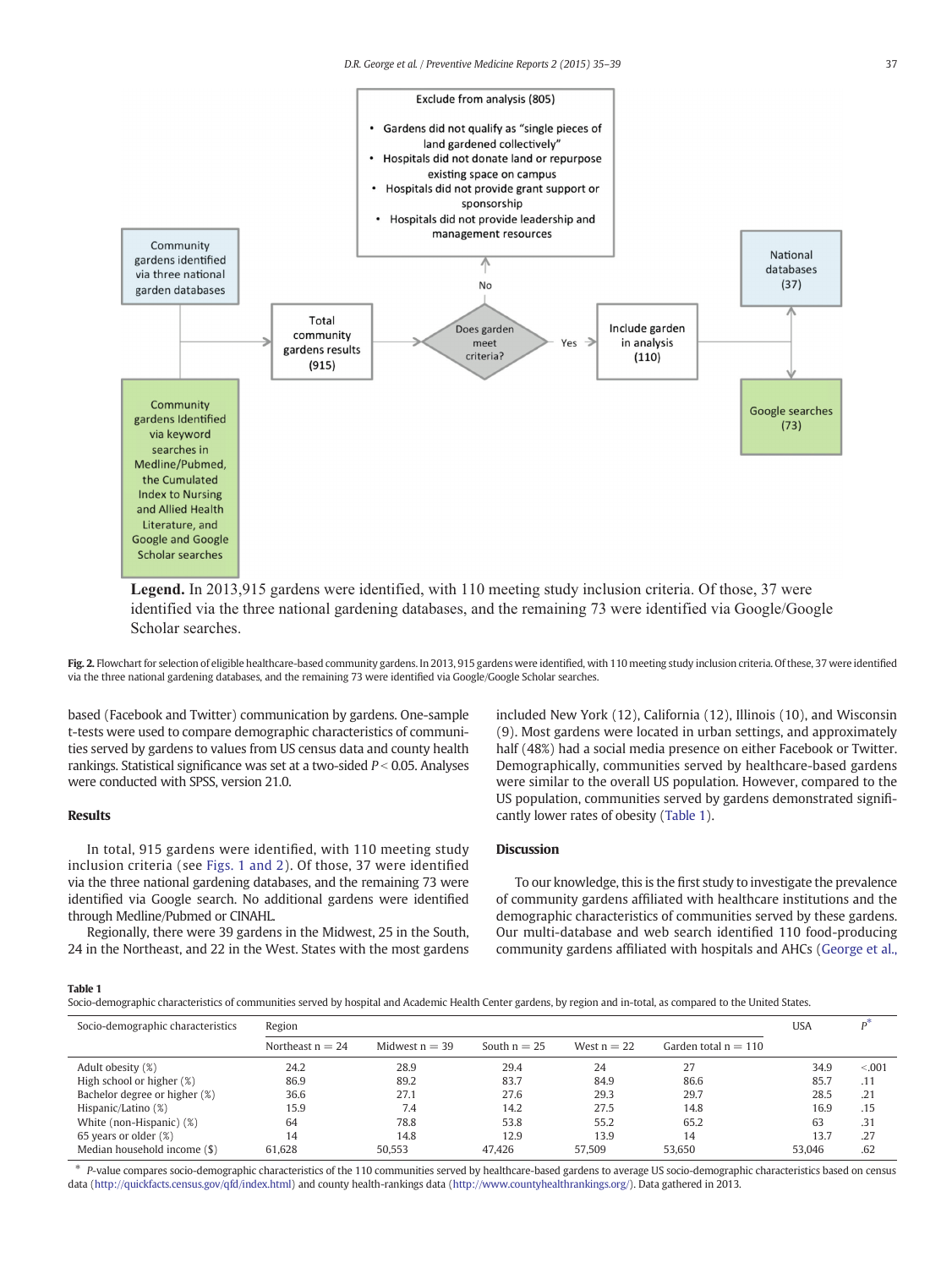<span id="page-3-0"></span>2011). Regional distribution of gardens was relatively even, with the greatest number located in the Midwest. The South, a region with favorable growing seasons and the highest levels of obesity and preventable chronic disease in the US (May et al., 2013) had the second highest quantity of healthcare-based gardens. As part of comprehensive approaches to address chronic disease, it is possible that multiple healthcare institutions may benefit from establishing community gardens. To facilitate collaboration between healthcare sites, Appendix A reports our complete list of healthcare-based community gardens by region.

It appears that healthcare-based gardens are largely found in communities demographically representative of the US population but with lower obesity rates. This association raises questions about whether gardens are contributing to better diets and physical activity or whether they reflect healthier lifestyles in these communities an issue that warrants further investigation. As the communities served by gardens appear demographically representative of the US population, these gardens may hold potential to reach "average" American adults less than one-quarter of whom meet dietary guidelines for fruit and vegetable intake. More needs to be learned, however, about the demographic and health characteristics of those who actually use these gardens. As healthcare-based gardens are present throughout the US, they may hold potential to complement other strategies to reduce public health disparities through providing nutrition education, promoting physical activity among patients and hospital employees, accelerating healing from injury and disease, and growing food for medically underserved populations ([Twiss et al., 2003; Ogden](#page-4-0) [et al., 2014](#page-4-0)).

There are several limitations to this study. No searchable centralized database exists for community gardens associated with healthcare institutions; therefore, gardens were identified using existing national garden databases, web-based Google and Google Scholar searches, and searches of scientific abstracts. It is possible that gardens that were no longer operational but which still had an indexed web presence (e.g., web page, press releases, social media pages) may have been included in the results, while active gardens lacking a web presence may have been excluded. With regard to social media, we looked only at Facebook and Twitter on the basis that these two social networks have been the most widely used in the US. However, this precluded identification of social sites such as Google+, Instagram, and YouTube that also have large user bases. Lastly, this project was undertaken in response to US legislation that has placed greater emphasis on population health, and thereby limited its scope to evaluating community gardens in one country. Future research should evaluate other regions, and compare and contrast the US findings against an international context.

# **Conclusions**

This study has established an initial accounting of the prevalence of community gardens affiliated with hospitals and AHCs. Future research is necessary to identify best practices for tracking the prevalence, characteristics, and services provided by healthcare-based gardens. Better tracking could help measure the outcomes of services provided and enable communities to refine gardens to maximize public health impact — particularly with regard to risk factors such as childhood and adult obesity. For instance, it would be helpful to know: how long gardens have been in existence; where they are located; how they are funded/organized; extent to which they involve patients, employees, and community members; how care providers are incentivized to utilize gardens; and how gardens are used for food production, therapy, and preventive health programs (e.g., Prescription Produce). Further, our finding that approximately half (48%) of gardens currently use Facebook or Twitter suggests that there remain opportunities for those who manage gardens to further embrace the education and communication potential of social networking technologies.

Moreover, it is important to evaluate whether healthcare-based gardens are cost-effective and can improve patient outcomes. It is possible that greater patient exposure to green spaces may contribute to decreased recovery time, improved quality of life, and increased satisfaction with medical care. Given the greater emphasis on improved outcomes and patient satisfaction as well as reduced readmissions and costs under the ACA, it will be increasingly important for hospitals to create infrastructure to comprehensively care for individuals and populations. As community gardens exist at multiple healthcare institutions throughout the US, they hold potential to help redefine these institutions as places that promote healthier environments, in addition to managing disease.

Supplementary data to this article can be found online at [http://dx.](http://dx.doi.org/10.1016/j.pmedr.2014.12.003) [doi.org/10.1016/j.pmedr.2014.12.003](http://dx.doi.org/10.1016/j.pmedr.2014.12.003).

#### Conflict of interest statement

We report no conflicts of interest.

#### Acknowledgments

Preparation of this manuscript was funded, in part, by National Center for Advancing Translational Sciences, NIH, through Grant UL1TR000127 (Sinoway) and KL2TR000126, awarded to Dr. Kraschnewski. We would like to thank Esther Dell, Associate Librarian, Interlibrary Loan & Reference Services, for her help in conducting library research at Penn State College of Medicine. We report no conflicts of interest. Daniel R. George had full access to all the data in the study and takes responsibility for the integrity of the data and the accuracy of the data analysis.

## References

- Ahonen, K., Lee, C., Daker, E., 2012. [Reaping the harvest: nursing student service involvement](http://refhub.elsevier.com/S2211-3355(14)00024-2/rf0065) [with a campus gardening project. Nurse Educ 37 \(2\), 86](http://refhub.elsevier.com/S2211-3355(14)00024-2/rf0065)–88.
- Alaimo, K., Packnett, E., Miles, R.A., Kruger, D., 2008. [Fruit and vegetable intake among](http://refhub.elsevier.com/S2211-3355(14)00024-2/rf0005) [urban community gardeners. J Nutr Educ Behav 40 \(2\), 94](http://refhub.elsevier.com/S2211-3355(14)00024-2/rf0005)–101.
- What is a Community Garden? American Community Garden Association, Columbus (OH) (<http://www.communitygarden.org/learn>. Accessed November 1, 2010)
- The Patient Protection and Affordable Care Act (PPACA), 42 USC §9007. ([http://www.gpo.](http://www.gpo.gov/fdsys/pkg/BILLS-111hr3590enr/pdf/BILLS-111hr3590enr.pdf) [gov/fdsys/pkg/BILLS-111hr3590enr/pdf/BILLS-111hr3590enr.pdf](http://www.gpo.gov/fdsys/pkg/BILLS-111hr3590enr/pdf/BILLS-111hr3590enr.pdf). Accessed March 17, 2014)
- Singer N. Eat an apple (doctor's orders). New York Times 2010 August 12;Sect B:1. ([http://www.nytimes.com/2010/08/13/business/13veggies.html?\\_r=1&scp=](http://www.nytimes.com/2010/08/13/business/13veggies.html?_r=1&scp=1&sq=massachusetts+farmers+market+prescriptions&st=cse) [1&sq=massachusetts+farmers+market+prescriptions&st=cse](http://www.nytimes.com/2010/08/13/business/13veggies.html?_r=1&scp=1&sq=massachusetts+farmers+market+prescriptions&st=cse). Accessed April 7, 2014).
- Davis, J.N., Ventura, E.E., Cook, L.T., 2011. [Sprouts: a gardening, nutrition, and cooking](http://refhub.elsevier.com/S2211-3355(14)00024-2/rf0040) [intervention for Latino youth improves diet and reduces obesity. J Am Diet Assoc](http://refhub.elsevier.com/S2211-3355(14)00024-2/rf0040) [111 \(8\), 1224](http://refhub.elsevier.com/S2211-3355(14)00024-2/rf0040)–1230.
- George, D.R., Kraschnewski, J.L., Rovniak, L.S., 2011. [Public health potential of farmers'](http://refhub.elsevier.com/S2211-3355(14)00024-2/rf0075) [markets on medical center campuses: a case study from Penn State Hershey Medical](http://refhub.elsevier.com/S2211-3355(14)00024-2/rf0075) [Center. Am J Public Health 101 \(12\), 2226](http://refhub.elsevier.com/S2211-3355(14)00024-2/rf0075)–2236.
- George, D.R., Rovniak, L., Kraschniewski, J., et al., 2013. Medical center farmers' markets: a strategic partner in the patient-centered medical home. Prev Chronic Dis 10, E27 [\(http://www.cdc.gov/pcd/issues/2013/13\\_0105.htm.](http://www.cdc.gov/pcd/issues/2013/13_0105.htm) Accessed July 17, 2014).
- Harris, E., 2009. [The role of community gardens in creating healthy communities.](http://refhub.elsevier.com/S2211-3355(14)00024-2/rf0030) [Australian Planner 46 \(2\), 24](http://refhub.elsevier.com/S2211-3355(14)00024-2/rf0030)–27.
- Korenstein, D., Kale, M., Levinson, W., 2013. [Teaching value in academic environments](http://refhub.elsevier.com/S2211-3355(14)00024-2/rf0070) [shifting the ivory tower. JAMA 310 \(16\), 1671](http://refhub.elsevier.com/S2211-3355(14)00024-2/rf0070)–1672.
- Kraschniewski, J., George, D.R., Rovniak, L., et al., 2014. Characterizing customers at medical center farmers' markets. J Community Health 39, 727–731.
- Langellotto, G.A., Gupta, A., 2012. [Gardening increases vegetable consumption in](http://refhub.elsevier.com/S2211-3355(14)00024-2/rf0025) [school-aged children: a meta-analytical synthesis. Hort Technology 22 \(4\), 430](http://refhub.elsevier.com/S2211-3355(14)00024-2/rf0025)–445.
- Litt, J.S., Soobader, M.J., Turbin, M.S., et al., 2011. The infl[uence of social involvement,](http://refhub.elsevier.com/S2211-3355(14)00024-2/rf0010) [neighborhood aesthetics, and community garden participation on fruit and vegetable](http://refhub.elsevier.com/S2211-3355(14)00024-2/rf0010) [consumption. Am J Public Health 101 \(8\), 1466](http://refhub.elsevier.com/S2211-3355(14)00024-2/rf0010).
- May, A.L., Freedman, D., Sherry, B., Blanck, H.M., 2013. [Centers for disease control and](http://refhub.elsevier.com/S2211-3355(14)00024-2/rf0080) prevention (CDC). Obesity — United States, 1999–[2010. MMWR Surveill Summ 62](http://refhub.elsevier.com/S2211-3355(14)00024-2/rf0080) [\(Suppl. 3\), 120](http://refhub.elsevier.com/S2211-3355(14)00024-2/rf0080)–128.
- McCormack, L.A., Laska, M.N., Larson, N., et al., 2010. [Review of the nutritional implications of](http://refhub.elsevier.com/S2211-3355(14)00024-2/rf0015) [farmers' markets and community gardens: a call for evaluation and research efforts. J](http://refhub.elsevier.com/S2211-3355(14)00024-2/rf0015) [Am Diet Assoc 110 \(3\), 399](http://refhub.elsevier.com/S2211-3355(14)00024-2/rf0015)–408.
- Nabel, E.G., Ferris, T.G., Slavin, P.L., 2013. [Balancing AMC's missions and health care costs](http://refhub.elsevier.com/S2211-3355(14)00024-2/rf0055) [mission impossible? N Engl J Med 369 \(11\), 994](http://refhub.elsevier.com/S2211-3355(14)00024-2/rf0055)–996.
- Ogden, C.L., Carroll, M.D., Kit, B.K., et al., 2014. [Prevalence of childhood and adult obesity](http://refhub.elsevier.com/S2211-3355(14)00024-2/rf0085) [in the United States, 2011](http://refhub.elsevier.com/S2211-3355(14)00024-2/rf0085)–2012. JAMA 311 (8), 806–814.